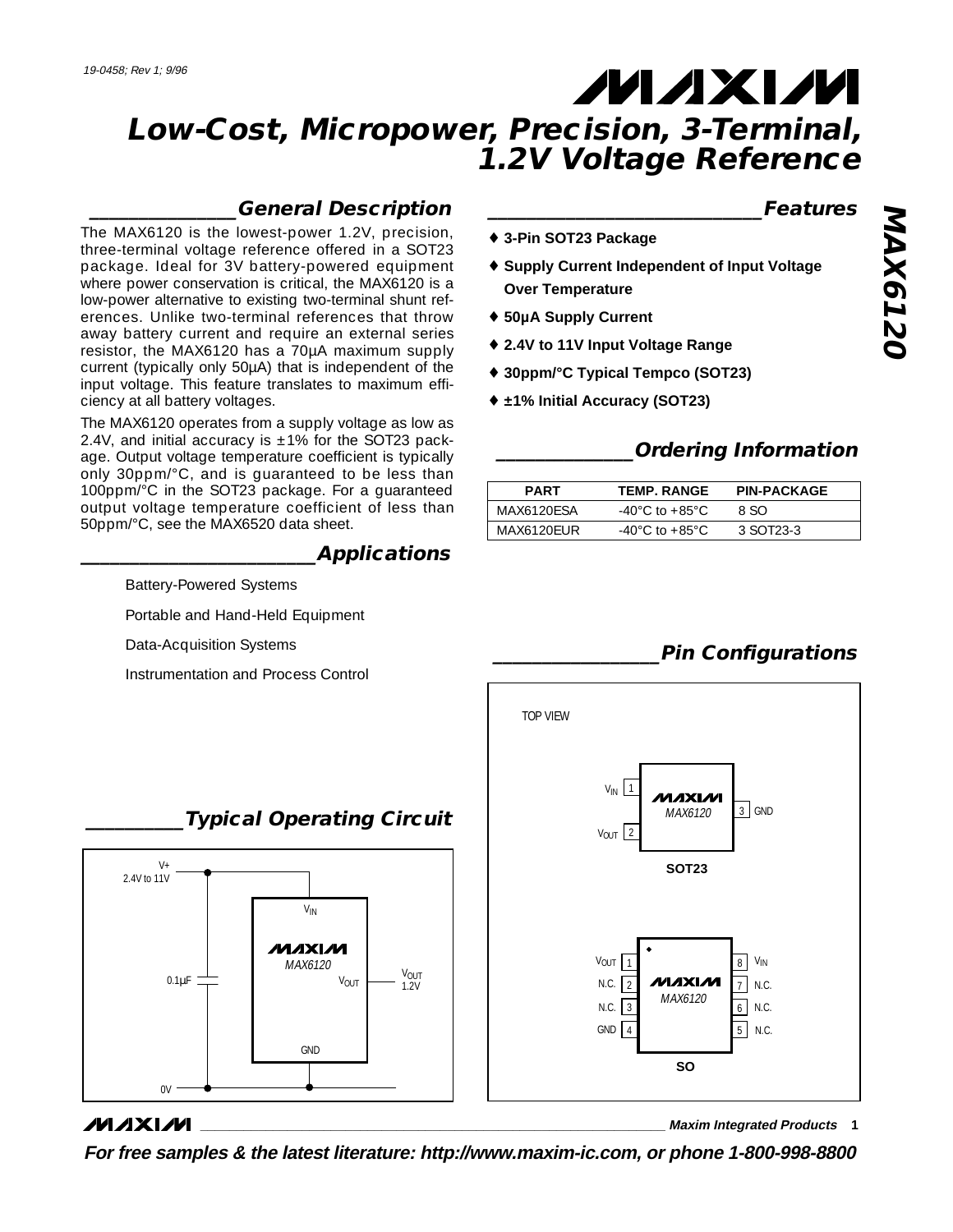### **Low-Cost, Micropower, Precision, 3-Terminal, 1.2V Voltage Reference**

### **ABSOLUTE MAXIMUM RATINGS**

| Output Short-Circuit Duration Continuous to Either Supply |  |
|-----------------------------------------------------------|--|
| Continuous Power Dissipation $(T_A = +70^{\circ}C)$       |  |
| SOT23 (derate 4mW/°C above +70°C) 320mW                   |  |

| Operating Temperature Range 40°C to +85°C  |  |
|--------------------------------------------|--|
|                                            |  |
| Lead Temperature (soldering, 10sec) +300°C |  |

Stresses beyond those listed under "Absolute Maximum Ratings" may cause permanent damage to the device. These are stress ratings only, and functional operation of the device at these or any other conditions beyond those indicated in the operational sections of the specifications is not implied. Exposure to absolute maximum rating conditions for extended periods may affect device reliability.

### **DC ELECTRICAL CHARACTERISTICS**

 $(V_{IN} = 2.4V, I_{LOAD} = 0mA, T_A = +25°C, unless otherwise noted.)$ 

| <b>PARAMETER</b>                              | <b>SYMBOL</b>                   | <b>CONDITIONS</b>                                               |                                         | <b>MIN</b> | <b>TYP</b>     | <b>MAX</b> | <b>UNITS</b> |
|-----------------------------------------------|---------------------------------|-----------------------------------------------------------------|-----------------------------------------|------------|----------------|------------|--------------|
| Output Voltage                                | VOUT                            | MAX6120EUR (SOT23)                                              | $T_A = +25^{\circ}C$                    | 1.188      | 1.200          | 1.212      | V            |
|                                               |                                 |                                                                 | $T_A$ = $T_{MIN}$ to $T_{MAX}$ (Note 2) | 1.176      |                | 1.224      | V            |
| Output Voltage Temperature<br>Coefficient     | <b>TCVOUT</b>                   | MAX6120EUR (SOT23), $T_A = T_{MIN}$ to $T_{MAX}$ (Note 2)       |                                         |            | 30             | 100        | ppm/°C       |
| Output Voltage Noise                          | e <sub>n</sub>                  | $0.1$ Hz to $10$ Hz                                             |                                         |            | 10             |            | $\mu Vp-p$   |
|                                               |                                 | 10Hz to 10kHz                                                   |                                         |            | 400            |            |              |
| Line Regulation                               | VOUT/VIN                        | $V_{IN}$ = 2.4V to 11V, $T_A$ = $T_{MIN}$ to $T_{MAX}$ (Note 1) |                                         |            | $\overline{2}$ | 30         | µV/V         |
| Load Regulation                               | VOUT/IOUT                       | $I_{LOAD}$ = -50µA to 400µA (Note 1)                            |                                         |            | 0.1            |            | µV/µA        |
| Quiescent Supply Current                      | lo                              | $T_A = +25^{\circ}C$                                            |                                         |            | 50             | 58         | μA           |
|                                               |                                 | $T_A = T_{MIN}$ to $T_{MAX}$ (Note 1)                           |                                         |            |                | 70         |              |
| Change in Supply Current<br>vs. Input Voltage | I <sub>O</sub> /V <sub>IN</sub> | $V_{IN} = 2.4V$ to 11V                                          |                                         |            | 1.5            | 5          | $\mu$ A/V    |
| <b>Short-Circuit Output Current</b>           | lsc.                            | VOUT shorted to GND                                             |                                         |            | 4.3            |            | mA           |
|                                               |                                 | VOUT shorted to VIN                                             |                                         |            | 400            |            | μA           |

**Note 1:** Production testing done at T<sub>A</sub> = +25°C, over temperature limits guaranteed by parametric correlation data.

**Note 2:** Contact factory for availability of a higher-grade, lower-TC option in a SOT23 package.



**\_\_\_\_\_\_\_\_\_\_\_\_\_\_\_\_\_\_\_\_\_\_\_\_\_\_\_\_\_\_\_\_\_\_\_\_\_\_\_\_\_\_Typical Operating Characteristics**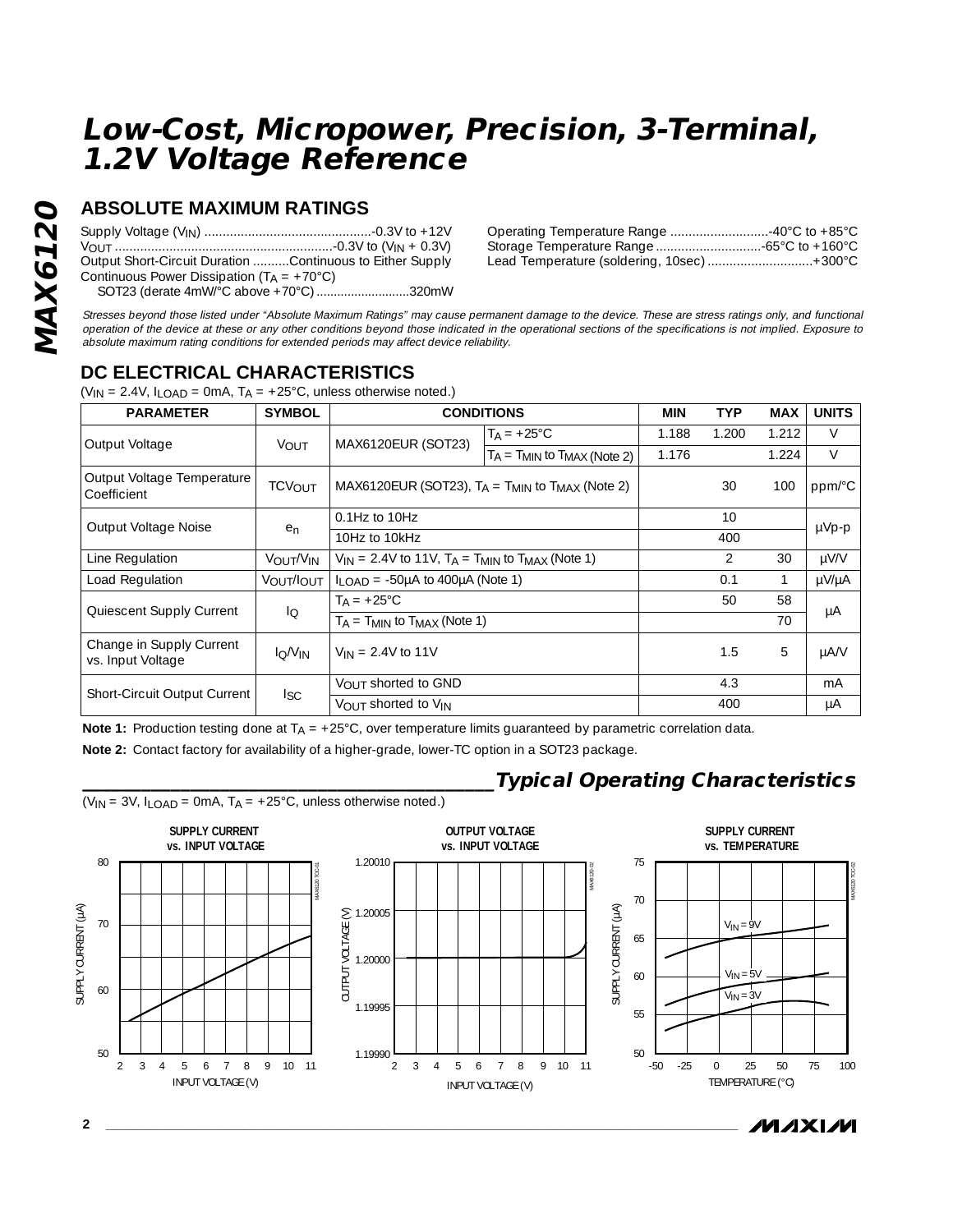### **Low-Cost, Micropower, Precision, 3-Terminal, 1.2V Voltage Reference**



**0.1Hz TO 100Hz NOISE**



1µs/div





A = OUTPUT CURRENT, 500µA/div, ILOAD = 0µA TO 500µA B = OUTPUT VOLTAGE, 100mV/div

**LOAD-TRANSIENT RESPONSE**



 $A = 0$ UTPUT CURRENT, 50 $\mu$ A/div, I<sub>LOAD</sub> = 0 $\mu$ A TO -50 $\mu$ A B = OUTPUT VOLTAGE, 100mV/div

**LINE-TRANSIENT RESPONSE**



B = OUTPUT VOLTAGE, 10mV/div

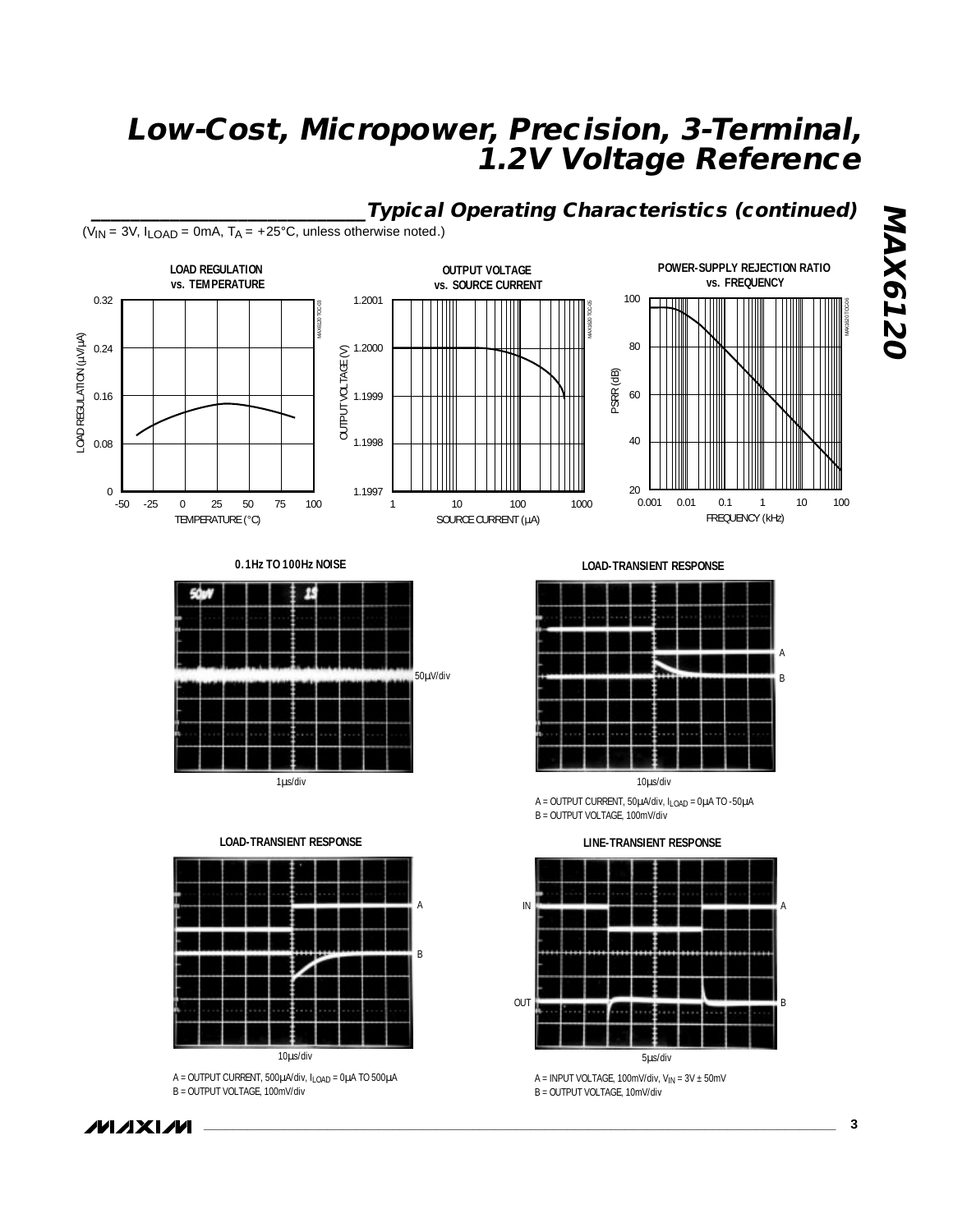### **Low-Cost, Micropower, Precision, 3-Terminal, 1.2V Voltage Reference**

**MAX6120 MAX6120**

### **\_\_\_\_\_\_\_\_\_\_\_\_\_\_\_\_\_\_\_\_\_Pin Description**

No Connect—not internally

connected — N.C.

**NAME FUNCTION**

3 | 4 | GND | Ground

2, 3, 5, 6, 7

4

1 8

**PIN**

**SOT23 SO**

2 | 1 | VOUT | Reference Output 1 | 8 | V<sub>IN</sub> | Input Voltage

#### $V_{IN}$  MAXLM  $|V_{OUT}|$ +3V  $\frac{1}{1}$  MAX6120 2 3  $0.1 \mu F$  $0.01 \mu \overline{F}$  $\overline{CS}$  REFAB RFFC DIN 1 2 12 11 SCL OUTA 3 DAC 8 LATCH A  $\Box$  DAC A OUTB  $\widehat{\infty}$ CONTROL (8) DATA (8) DAC  $\circ$ DATA LATCH B  $\Box$  DAC B 16-BIT SHIFT REGISTER **16-BIT SHIFT REGIST OUTC** DAC DAC C  $\overrightarrow{10}$ LATCH C MAXIM  $\circledR$ MAX512 CONTROL MAX513 LOUT **LATCH** , 14  $\frac{4 \text{ L}}{\text{RESET}}$   $\frac{5}{\text{V}}$   $\frac{7}{\text{V}}$   $\frac{6 \text{ L}}{\text{GND}}$ 4 1 5 7 6

Figure 1. 3V, Triple, 8-Bit Serial DAC

### **\_\_\_\_\_\_\_\_\_\_Applications Information**

#### **Input Bypassing**

For the best line-transient performance, decouple the input with a 0.1µF ceramic capacitor as shown in the Typical Operating Circuit. Locate the capacitor as close to the device pin as possible. Where transient performance is less important, no capacitor is necessary.

#### **Output Bypass**

The MAX6120 performs well without an output decoupling capacitor. If your application requires an output charge reservoir (e.g., to decouple the reference from the input of a DAC), then make sure that the total output capacitive load does not exceed 10nF.





### **\_\_\_\_\_\_\_\_\_\_\_\_\_\_\_\_\_\_\_Chip Information**

TRANSISTOR COUNT: 39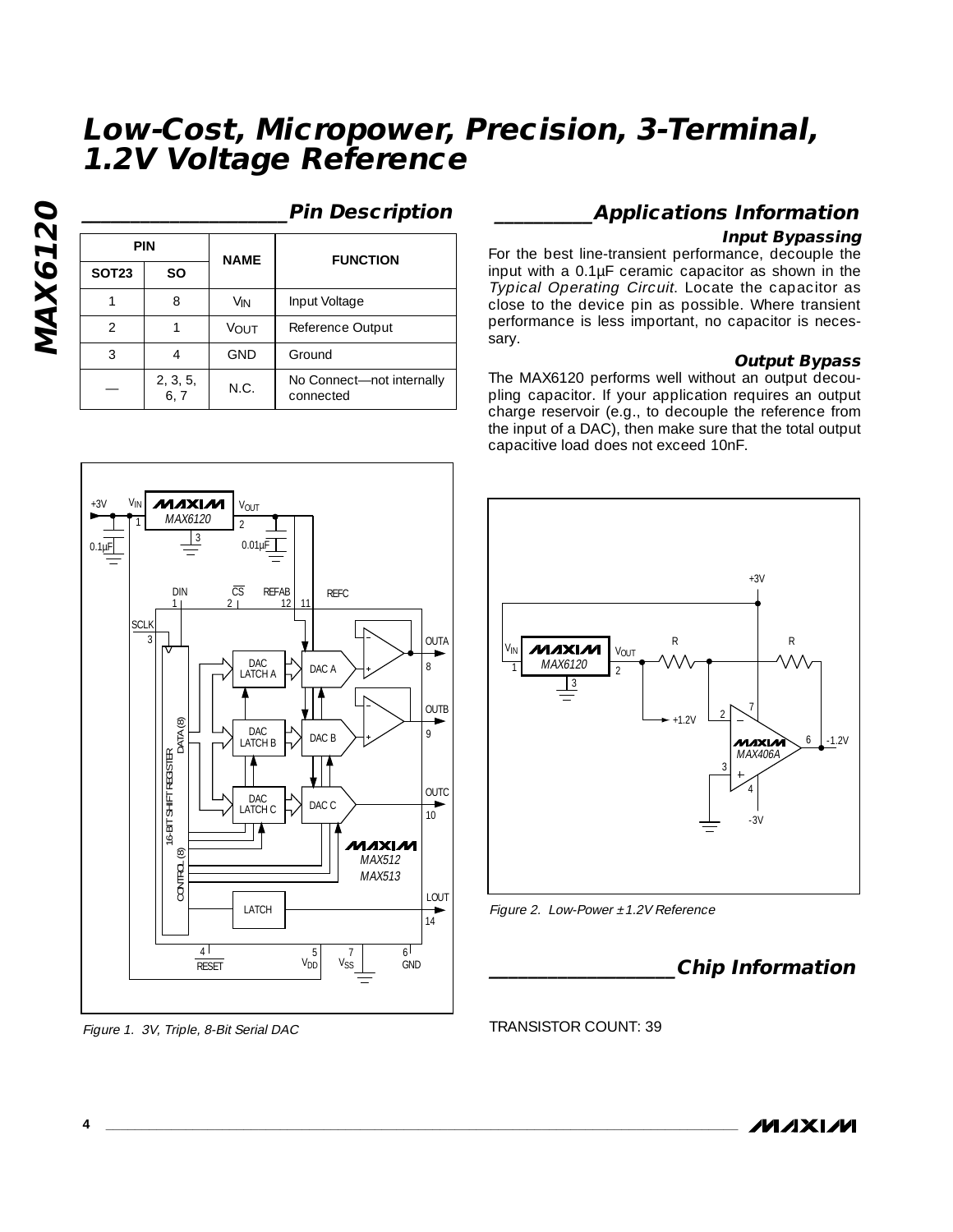### **Low-Cost, Micropower, Precision, 3-Terminal, 1.2V Voltage Reference**

**\_\_\_\_\_\_\_\_\_\_\_\_\_\_\_\_\_\_\_\_\_\_\_\_\_\_\_\_\_\_\_\_\_\_\_\_\_\_\_\_\_\_\_\_\_\_\_\_\_\_Tape-and-Reel Information**